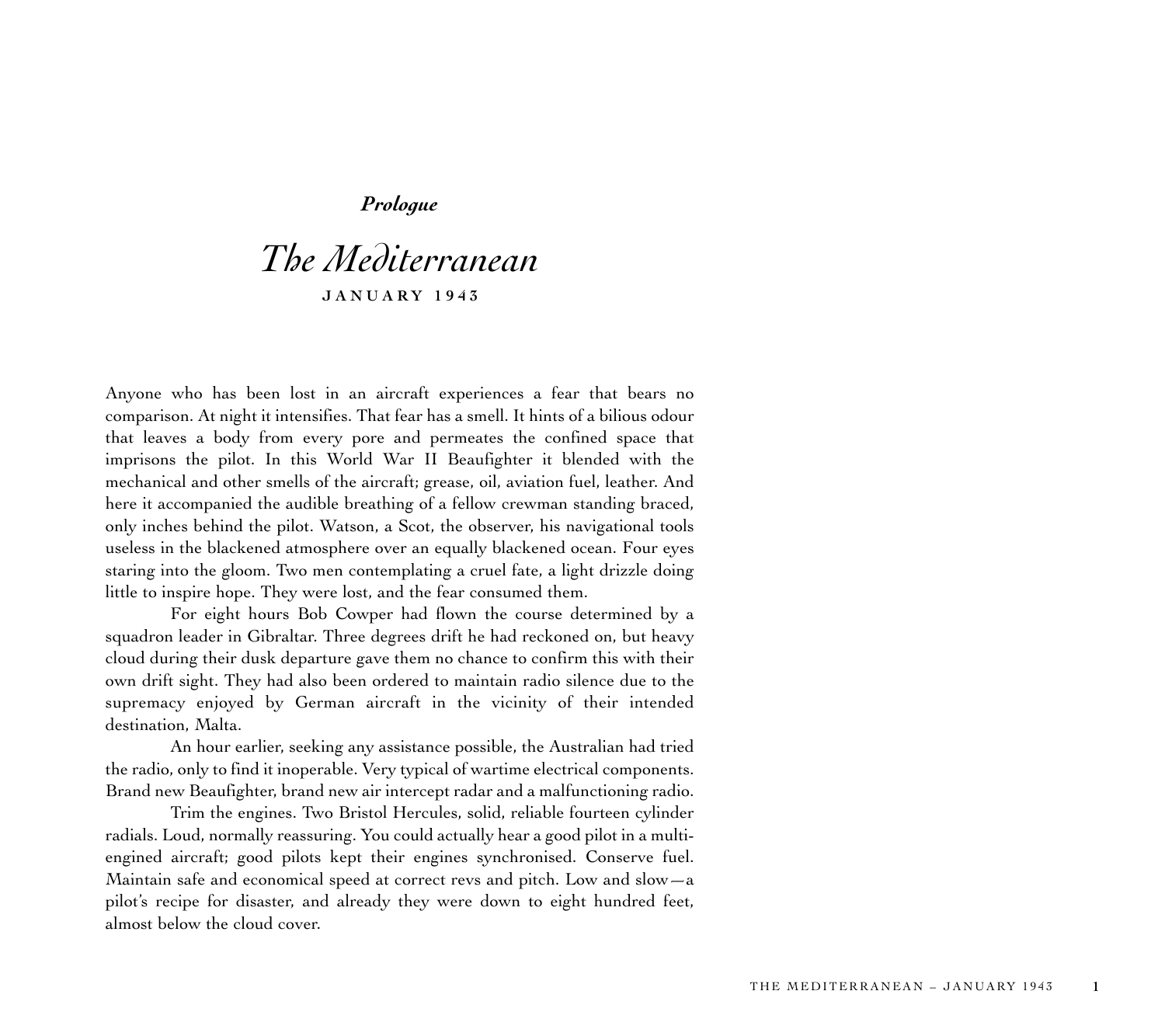A change of course. North west. Nothing. How do you prepare to die? He'd rather let the Germans or the Ities get them, but not the sea. The uncompromising sea, God's resting place for how many nameless pilots from how many pointless, unfinished missions?

> "I don't think I can ever remember my mouth being so dry. There were so many thoughts going through my mind. I knew that if I could just find land—any land—that I would be able to determine where we most likely were. That was unless we flew through the Straits of Pantellaria and missed everything. If it was Sicily, then Malta was going to be easy to find, but I had absolutely no idea where we were. I knew we would have to find land eventually. It was just a matter of keeping it up there long enough to do it, and that was a significant problem right at that moment. We both thought we were going to die."

Almost two hours passed following their descent below the cloud. Eight endless hours in the Beaufighter before an engine hiccup, perhaps a cough; or was it imagined? A reflex turn to feed whatever fuel remained to the starved motor. Then ahead, a light. Partially dimmed, a navigational aid of some description. His eyes remained fixed on the object. Still there, still dim, but now constantly visible as they cleared the remaining cloud.

A minute longer and his night eyes gradually determined a land mass; it had to be Tunisia. A hasty agreement that the source of the light could have been the port of Sfax. A landing strip perhaps? At any rate, it could, should, be friendly as they had been briefed that the British Eighth Army had just taken Tripoli. On the other hand, it could also be harbouring remnants of German and Italian troops. Too bad; it was land. A flyover and a round from their Very pistol, discharging the 'colour of the day' as determined by standing orders. An immediate red flare in response. Red. Danger. The wrong response. We don't know who you are, but we don't want you here.

There could only be minutes of flying left. Head inland; the desert is safer than the coast—a basic rule instilled during training. Find somewhere to put her down, and find it bloody quickly. Landing lights on; one hundred feet, seventyfive. Sand dunes. Ridges running north south. Have to land with them, not against them. One more circle. Constant coughing now. Hell, let's just get down before we fall out of the sky.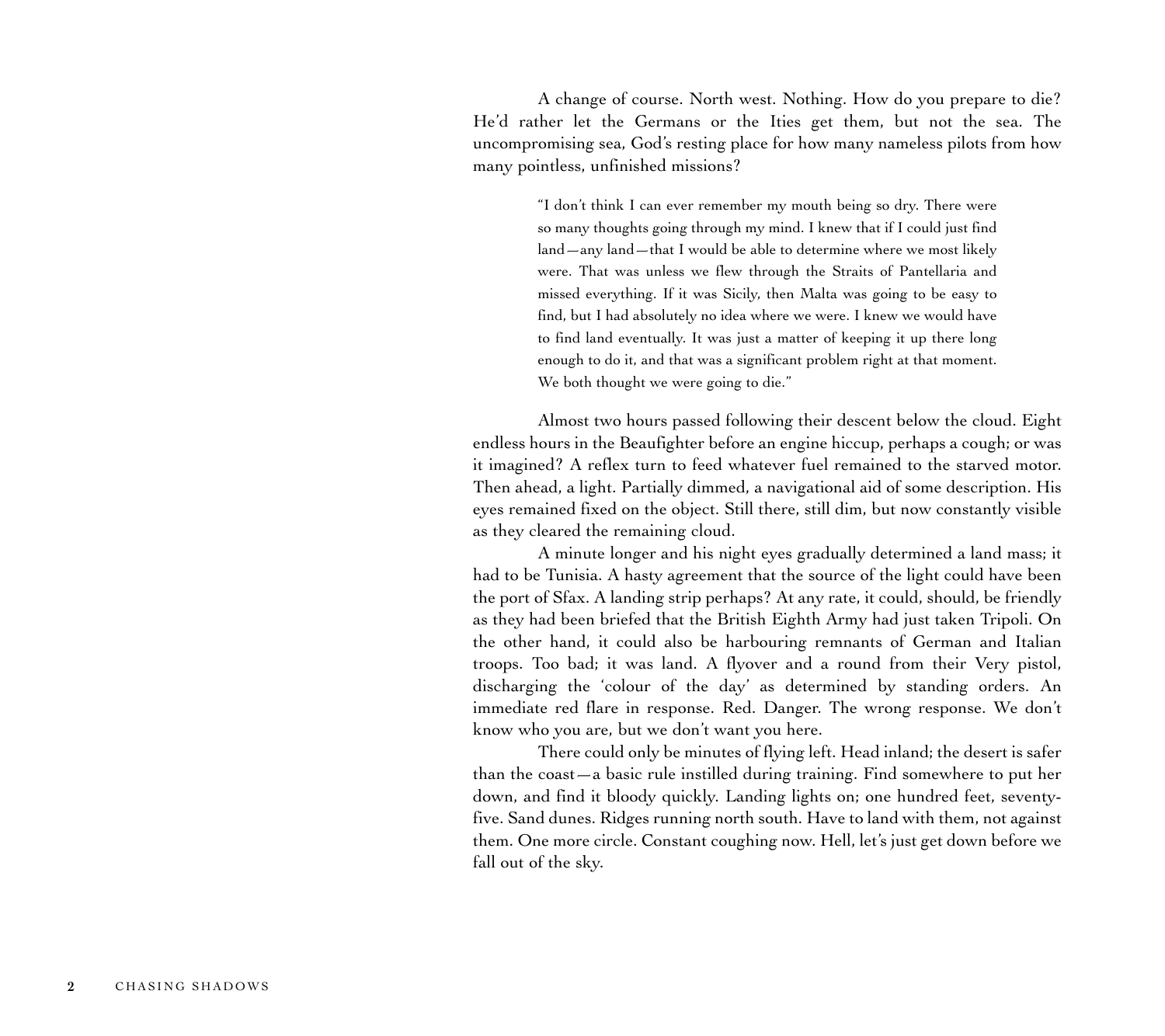"The tension was debilitating. There was no communication between us. Watson was normally a chirpy and cocky sort of bloke but I'd never seen him show such emotion. He wasn't talking and that was strange in itself. Most of the time you couldn't shut him up. We both had our own thoughts I guess. Mine were full of fear and his must have been too. I had to get that plane down while I still had something in the tank. A forced landing could be a catastrophe. There could have been no end of them waiting for us. Concealed rocks, gullies, undulations. Even the enemy. Funny, all the time we were over the sea I silently prayed that we'd find land because I didn't want to crash and never be found. At least if we crashed over land there would be some record of us."

Fifty feet. Less. Too low to establish height. Doesn't matter. Survival matters. Hang on Bill. Throttle back, brace, stick back, keep the nose up. A scraping sound, protesting, but oddly quieter than he had expected. Now totally out of his control. Stop, you bastard. It began to slow as the props bit into the dune, rocking forward as they finally conceded, bending under the strain. They were almost stationary when the pilot's ladder caught in the sand and the underside door to the aircraft was forced open. The momentum spewed a quantity of sand into the cockpit, showering the pilot who was oblivious to the discomfort. They were down.

A silence followed, ghostly after the marathon flight. His ears rang and his hands trembled. Shut down. Fuel off. Habit; there couldn't be a cupful left. A cautious glance rearward at a grinning Watson, sweat-streaked and slumped in his seat. Brief eye contact. A mutual, wordless connection. They'd survived something well beyond any of their previous experiences.

Watson managed a weak grin. 'I reckon you don't land that well on wheels Bob.'

Bob Cowper had crash landed in the Sahara Desert in total darkness and survived. How much longer his luck would hold out was yet to be determined.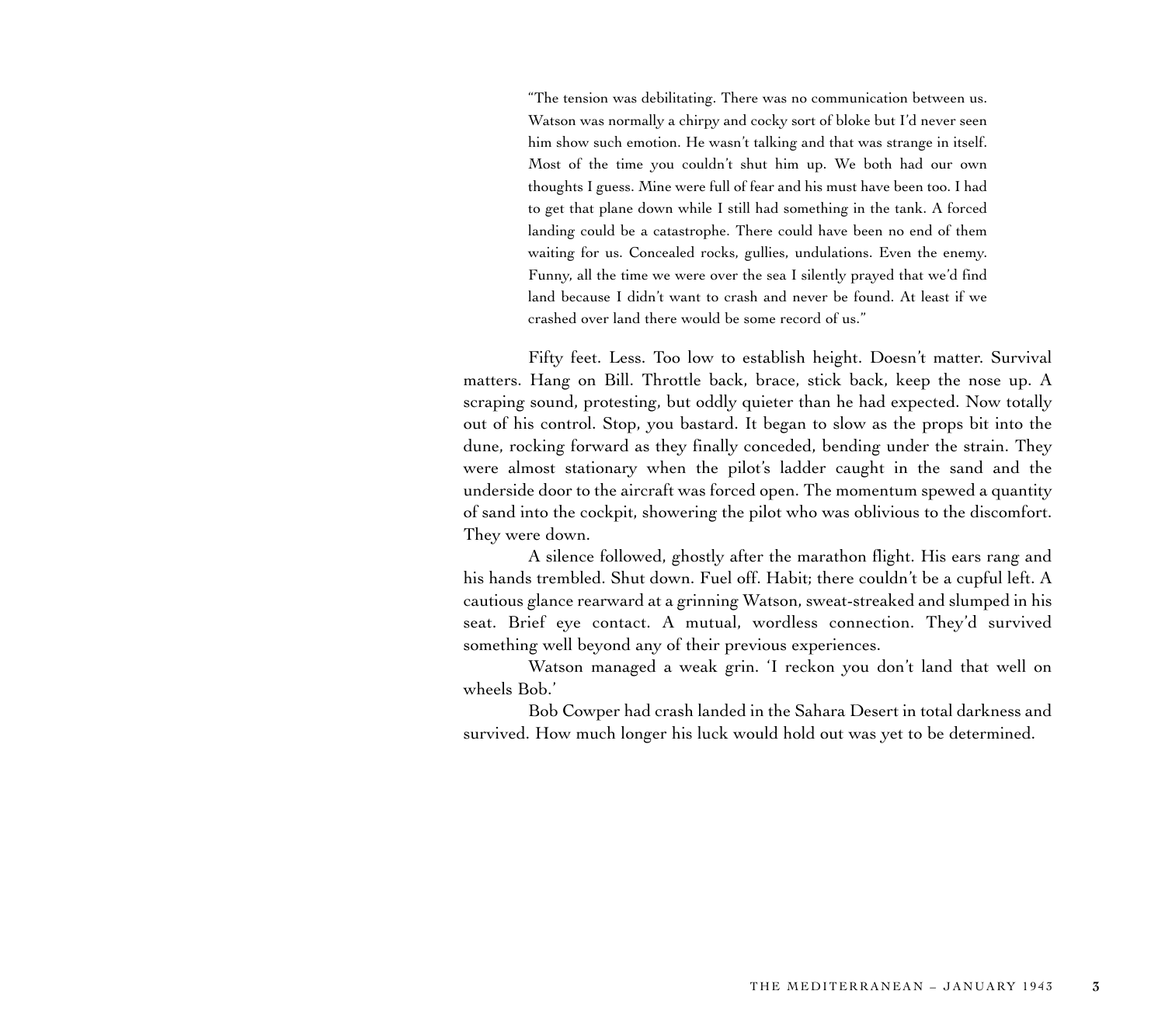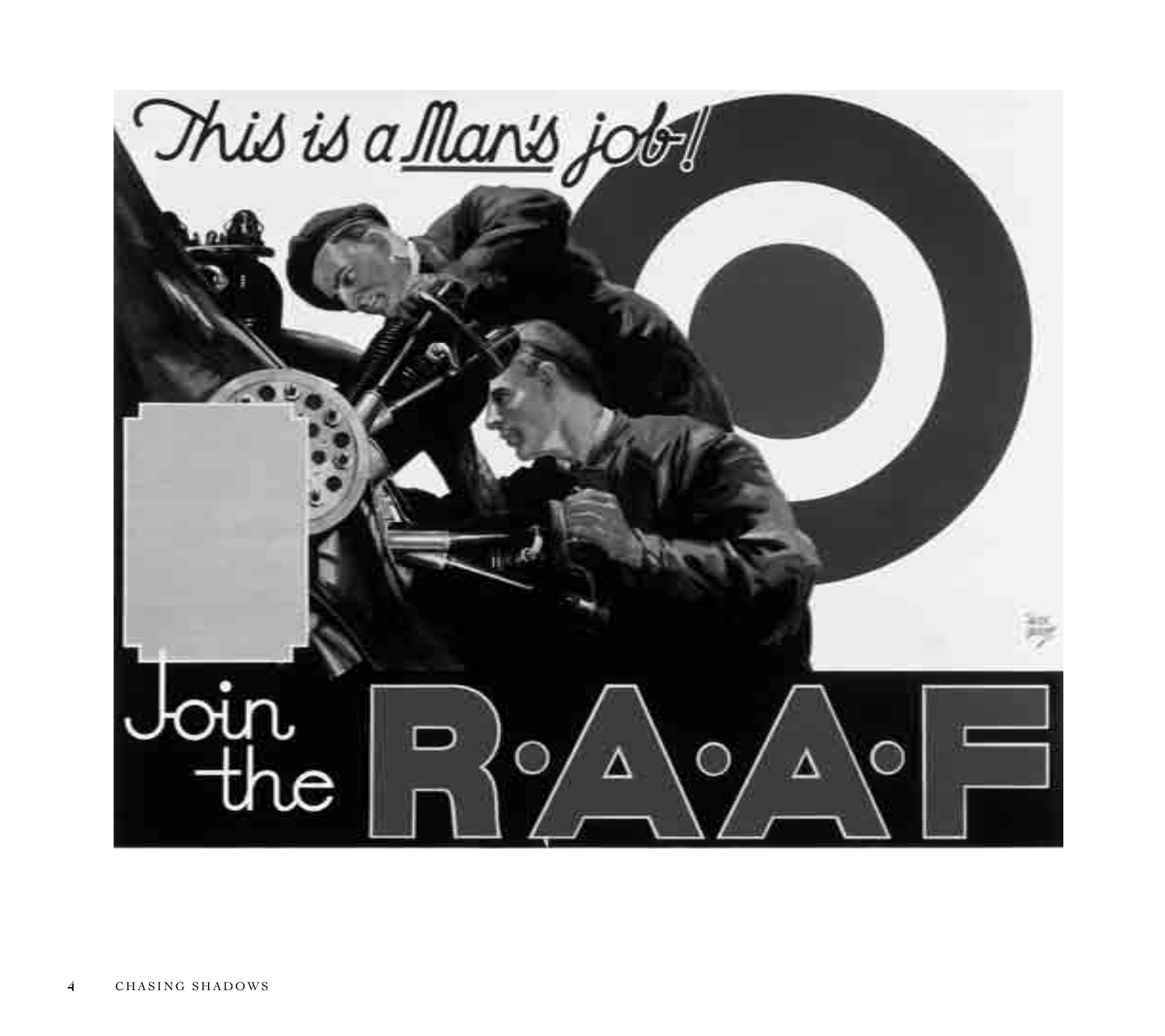*Chapter One*

## *Prelude to War*

Robert Barson Cowper was born in Broken Hill on June 24, 1922, the first child of caring parents. He had three younger sisters, and from an early age enjoyed a semi-rural upbringing north of Adelaide where his father worked at the Roseworthy Agricultural College.

His youth contained good times and comparable memories that included riding horses and the friendships of childhood during a period when everyone was welcome in a neighbour's home. Collecting birds' eggs, chasing feral cats, stealing a forbidden glimpse of horses mating, swimming in the school dam, yabbying in 'Yabby' dam and spending a year in Adelaide with his Aunt Cissy who encouraged him to breed silkworms; these all rated highly. Upon her death, he was invited to view Aunt Cissy's body in her coffin and elected to, believing later that it helped him accept death as part of the life cycle.

> "It was a good upbringing, full of people that I could never forget. Some of them were a bit tragic, like Bob the cook at the agricultural school. The poor beggar, he had this debilitating shaking disorder and you had to have really good hand and eye co-ordination to make sure that what he was serving landed on your plate. There was my primary school teacher too at Kangaroo Flat. Lilly Fanny Poppy Baldwin. Whoever could have invented a name like that? One of my neighbours was Sonny Dallwitz, the only son in a family of eight German immigrant farmers. All those sisters! We used to laugh at the way they put their sentences together. Sonny had to milk the family's cows each morning, before he walked barefooted over three miles to the local school. We were a bit luckier. We had a governor's cart and a pony—Billy—and we used to fight over



*Colourful posters urged young men to enlist in the services. They were extremely pointed and were to prove effective with their patriotic messages.*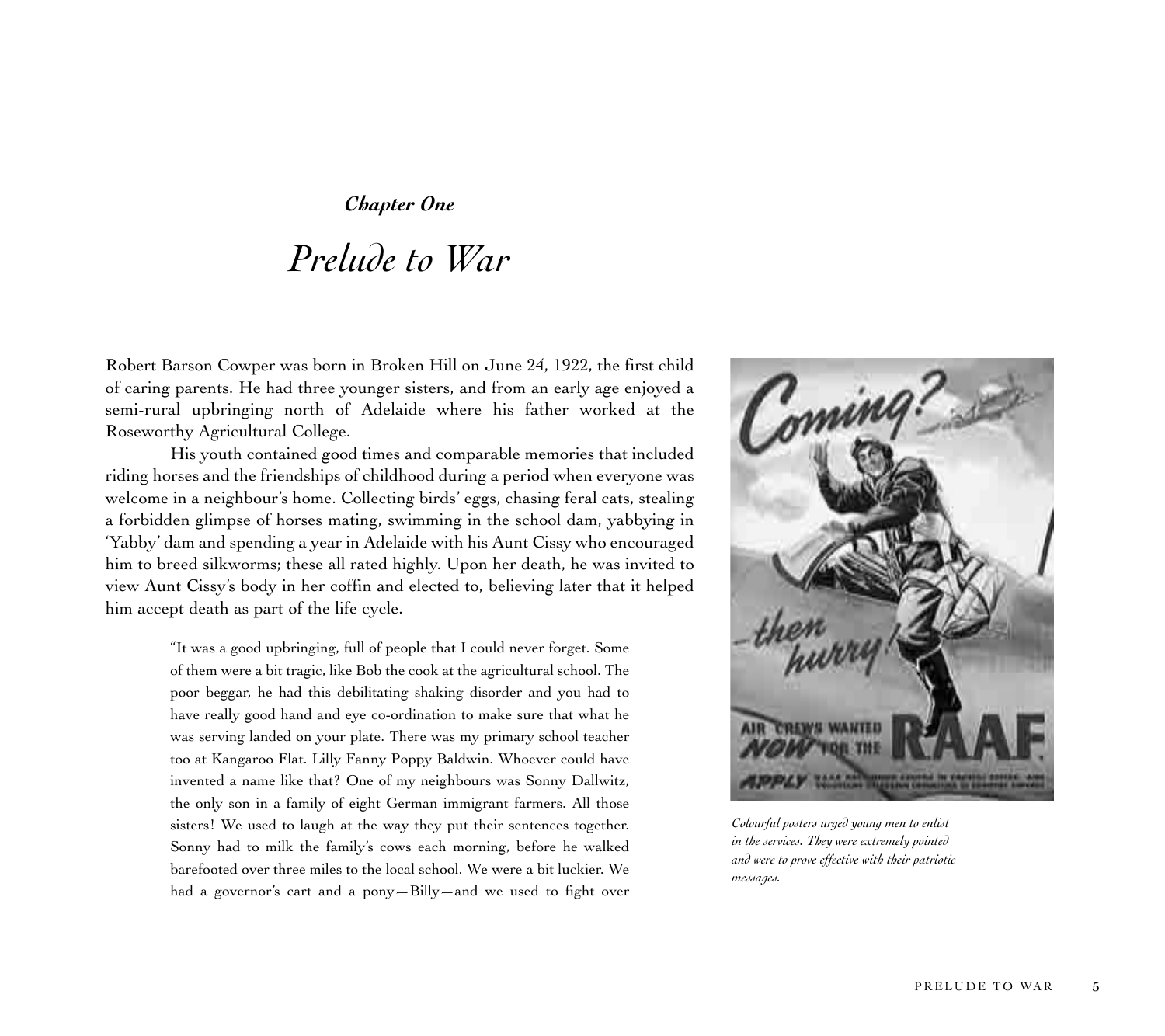*The Cowper family Governor's cart with their horse 'Billy'. Bob Cowper is in the foreground wearing the hat.*



whose turn it was to drive. Billy knew the way there and back all by himself, but driving made us feel important. And there was Bob the Swaggy. He was an itinerant, a foot-borne drifter of the period who visited about every three months and my mother would share what meagre rations she could spare in return for a pile of chopped wood."

In 1933 he received a scholarship to attend Queen's College, Adelaide, a Church of England school. There was some religion involved but, like most young people, he thought the religious instruction lessons were an opportunity to drift off mentally. How close to God was he likely to come during the mess that was to follow? Would God unfairly remember his laxness or choose to excuse it as a youthful indiscretion?

Five years at Queen's College provided the opportunity to become actively involved in cricket, swimming and gymnastics. Scouting became a passionate pastime where he learned skills like cooking and knot tying which became valuable assets later in life.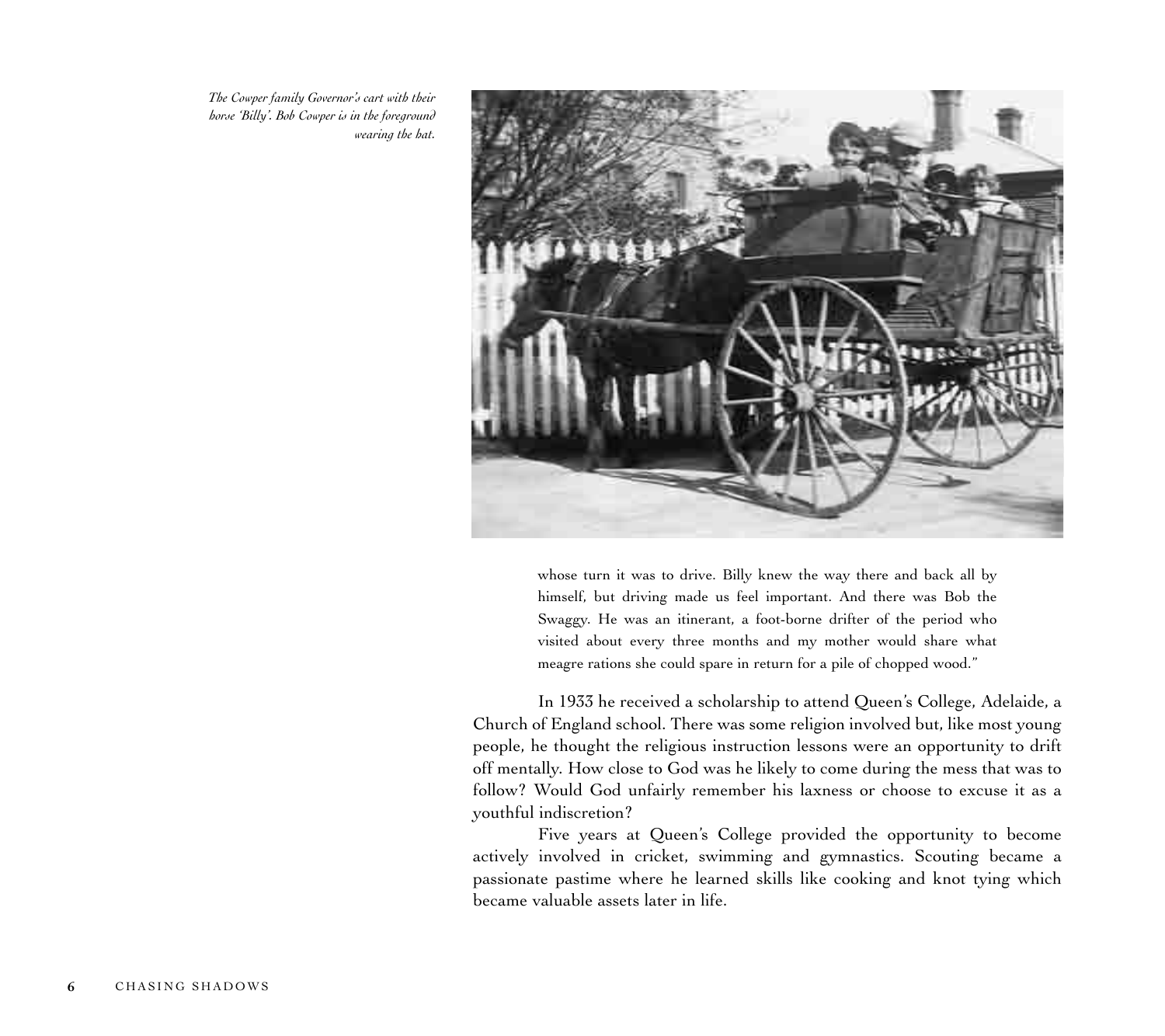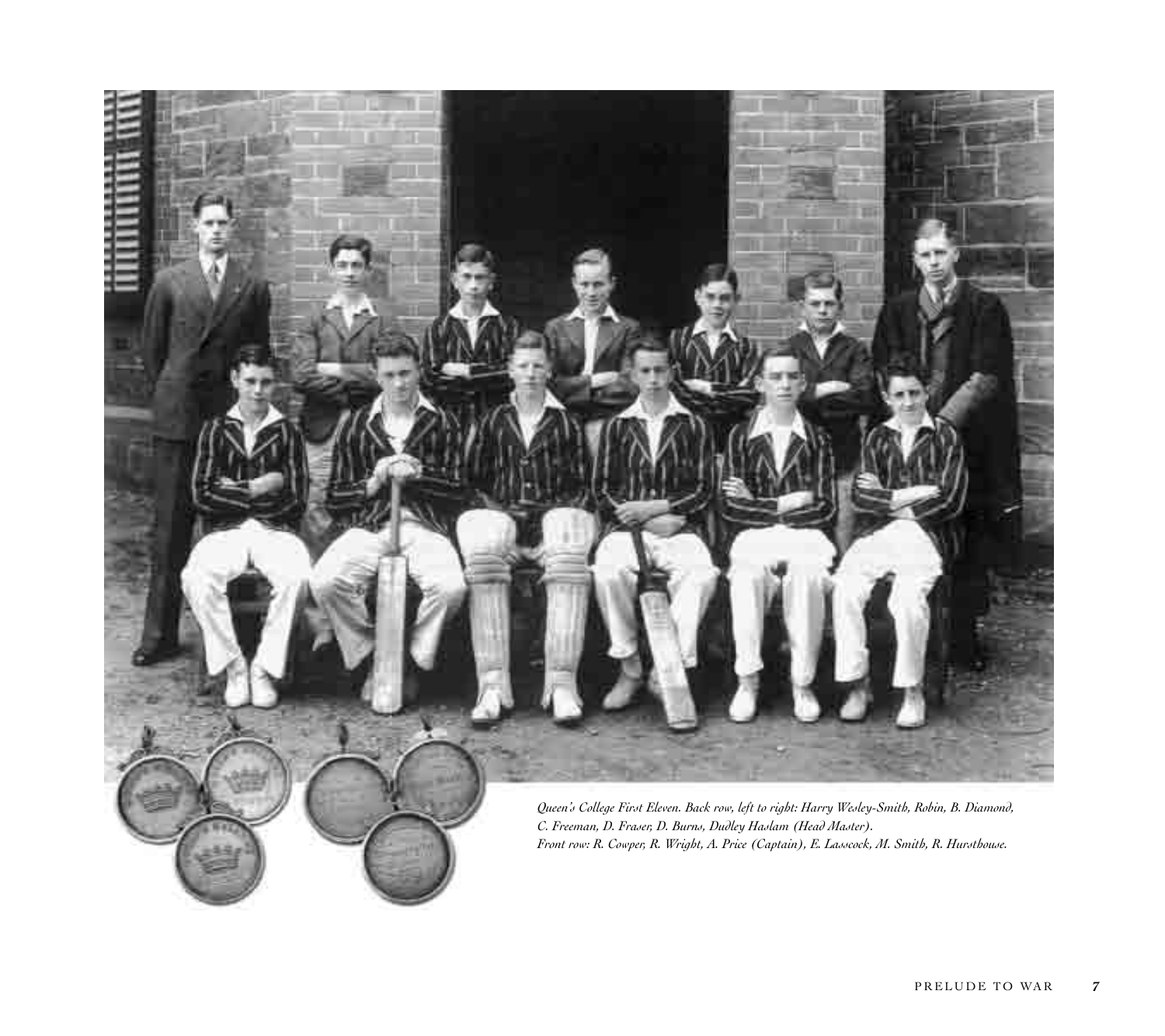Cancelling Margaret Int<br>The Angle Alexandric Int **MAR** TWO COR TIGHT eine tre term.<br>Sein der ten sinte erfolgte bilde mail result than



*Top: The congratulatory letter from Horwood Bagshaw's Works Manager reflects the etiquette of the period very well. Below: Bob's mate Tom MacKenzie outside their tent at Port Vincent displaying the skin of the first fox they shot .*

At the age of 16 he left school and joined the agricultural machinery company Horwood Bagshaw in Adelaide's near western suburbs. While he desired to become an engineer, his first job involved little more than sweeping the factory floor for which he was rewarded with a somewhat paltry 12/6d (\$1.25) per week.

Good conduct and good fortune followed however, and a year later he was promoted to the firm's drawing office in the position of junior draftsman. His pay rocketed to 16/2d (\$1.62) per week.

His time at Horwood Bagshaw turned out favourably in many ways. Riding his bike everywhere added to his fitness. In addition to having ridden to work, he rode to the Adelaide School of Mines three nights a week for lessons. And quite often he would be sent on his bike to the local Supply and Tender Board to pick up specifications for projects that the company planned to tender for.

A special friendship developed with workmate Tom MacKenzie which led to trips across the local gulf waters to Port Vincent aboard the SS *Karata*. Here he learned to shoot rabbits and foxes as well as catching and preparing fish meals.

Mr Gurr was his immediate superior. He had a wooden leg and a temperament that occasionally complimented it. In spite of this, he was a knowledgeable and kindly gentleman who had the respect of all the junior employees.

> "Mister Gurr used to ask me to prepare quotations which was a weighty responsibility for a young bloke to be doing. I went over them a dozen times or more before I put them on his desk. And then he used to tell me he hadn't had time to check them and had forwarded them on to the appropriate authority. I spent sleepless nights worrying about those quotes, hoping I hadn't overlooked anything obvious. He might have been just kidding, but I could never be sure."

At his mother's insistence he took dance lessons in St Augustine's Hall in Unley under the tutorage of Zel Sanders. While most of the teenage boys in the class were keen about dancing, their primary goal was to seek an opportunity to clasp the overly buxom Zel in a slow waltz, ogling her two most conspicuous assets that were always prominently displayed. Again with his mate Tom, they bustled and bullied for a position in line, never once thinking that Zel may have been enjoying it equally.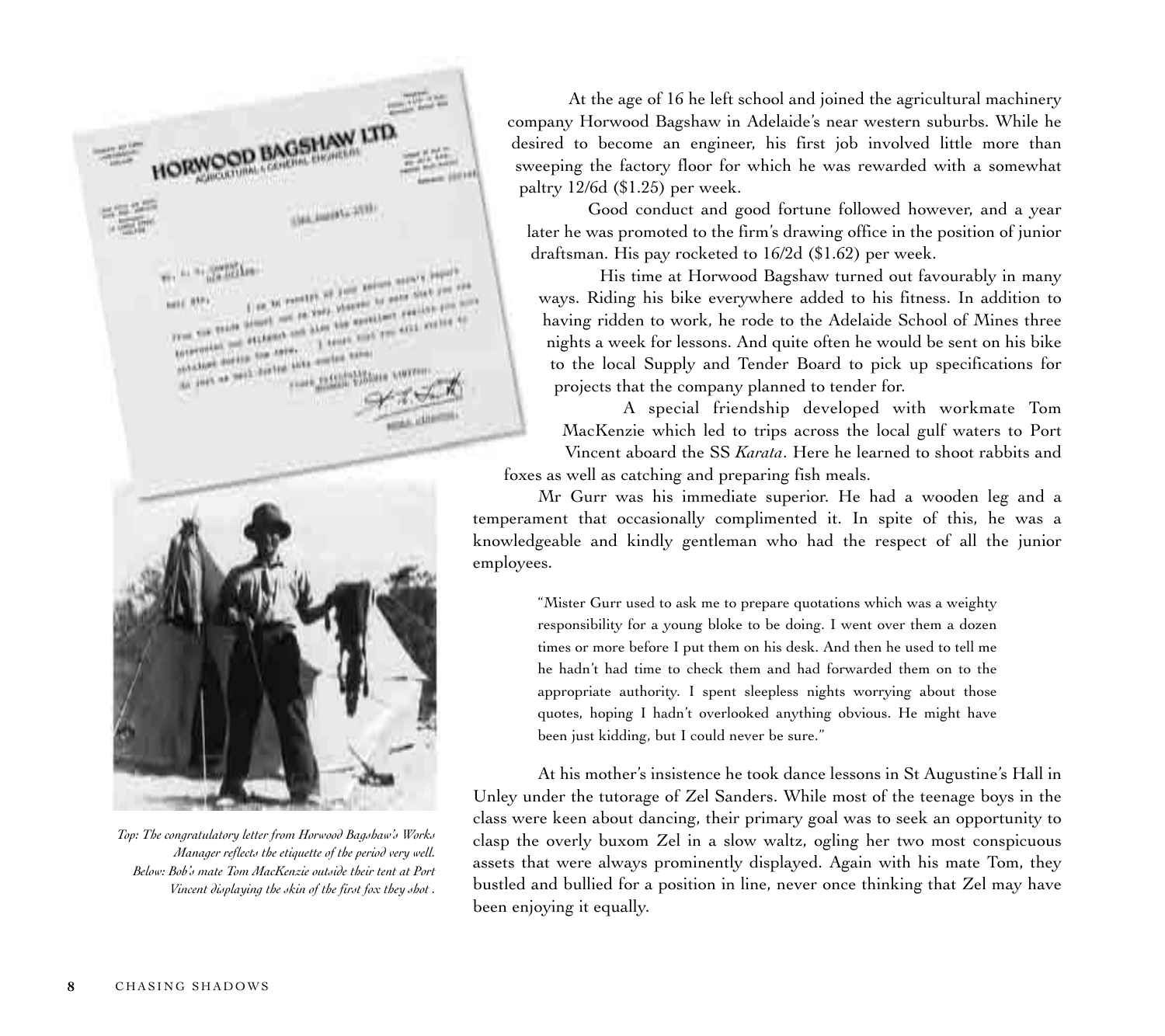He played lacrosse for the Sturt Club and frequently visited the Star Theatre at Unley on Saturday evenings where his legs invariably cramped following a day's sport and bike riding. Girls were noticed but sport was paramount. He dated Irene from the office at work and remembers putting Brylcreem in his hair for the occasion. Good effort that because he scored his first kiss. In a bus shelter. Perhaps there was some credence in the catchy Brylcreem jingle—'A little dab'll do ya!'

As a 17-year-old Robert Cowper was very naïve of things worldly and as distant as the northern hemisphere. When you lived in a city named Adelaide, situated in Australia's central southern extremes, Germany, Poland, France and the UK seemed so geographically remote. They were places you searched for in a school library's atlas or perhaps on the large, multi-folded map of Europe that father had brought home from the first war.

On his 18th birthday, June 24, 1940, he rode his bike to North Terrace during his lunch hour and entered the offices of the Number 5 Recruiting Depot of the RAAF. Robert Cowper was of age and had signalled his intentions to contribute to the war effort.

His immediate family, which included his maternal grandparents, were of English lineage and very concerned about the war in Europe. The air of gravity in the Cowper lounge room thickened as they heard of the horror as France fell, followed by the dramatic evacuation of Dunkirk and other French ports. Then, a combined civilian and military force helped bring over 500,000 troops back to

England as the German invaders swept through France. These men became the nucleus of new fighting units and Britain's Prime Minister, Winston Churchill, claimed the evacuation to be a 'miracle of deliverance', but tempered the nation's enthusiasm by reminding them that 'wars are not won by evacuations'.

On July 10 1940, just sixteen days after he had volunteered to enlist and been subsequently placed on air-crew reserve, the Battle of Britain officially commenced.

> "At night the whole family would sit around the radio when the BBC would broadcast reports of the battle's progress. I heard all these new names, and probably never thought they'd be so familiar by war's end. Dover, East Anglia, Portsmouth, Bristol, Folkestone. Dozens more. They were names I might have heard at school but I couldn't remember. My grandparents lived with us at the time and were concerned about their relatives who were still in



*Above: Bob Cowper's maternal grandparents, Mary Barson (nee Ray) and Thomas Henry Barson. Below: 1930s. German propaganda becomes commonplace as Hitler declares his 'peaceful' intentions to the world.*

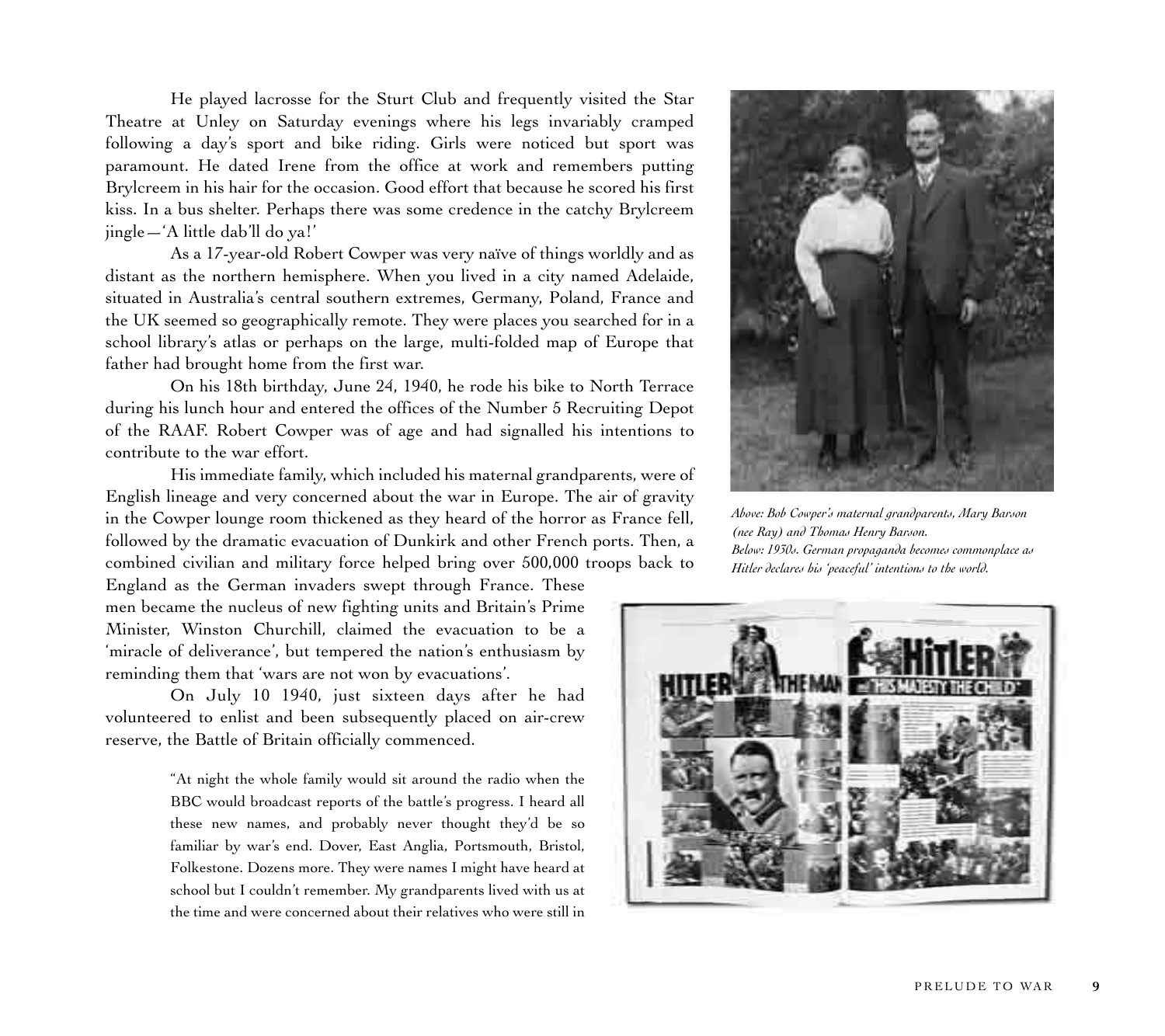

*Bob Cowper's father Henry William Cowper at left with Bob's uncle, Fred Barson (mother's brother). Both had served during the First World War and history was to repeat itself when Bob's cousins also served with the RAAF during the Second World War.*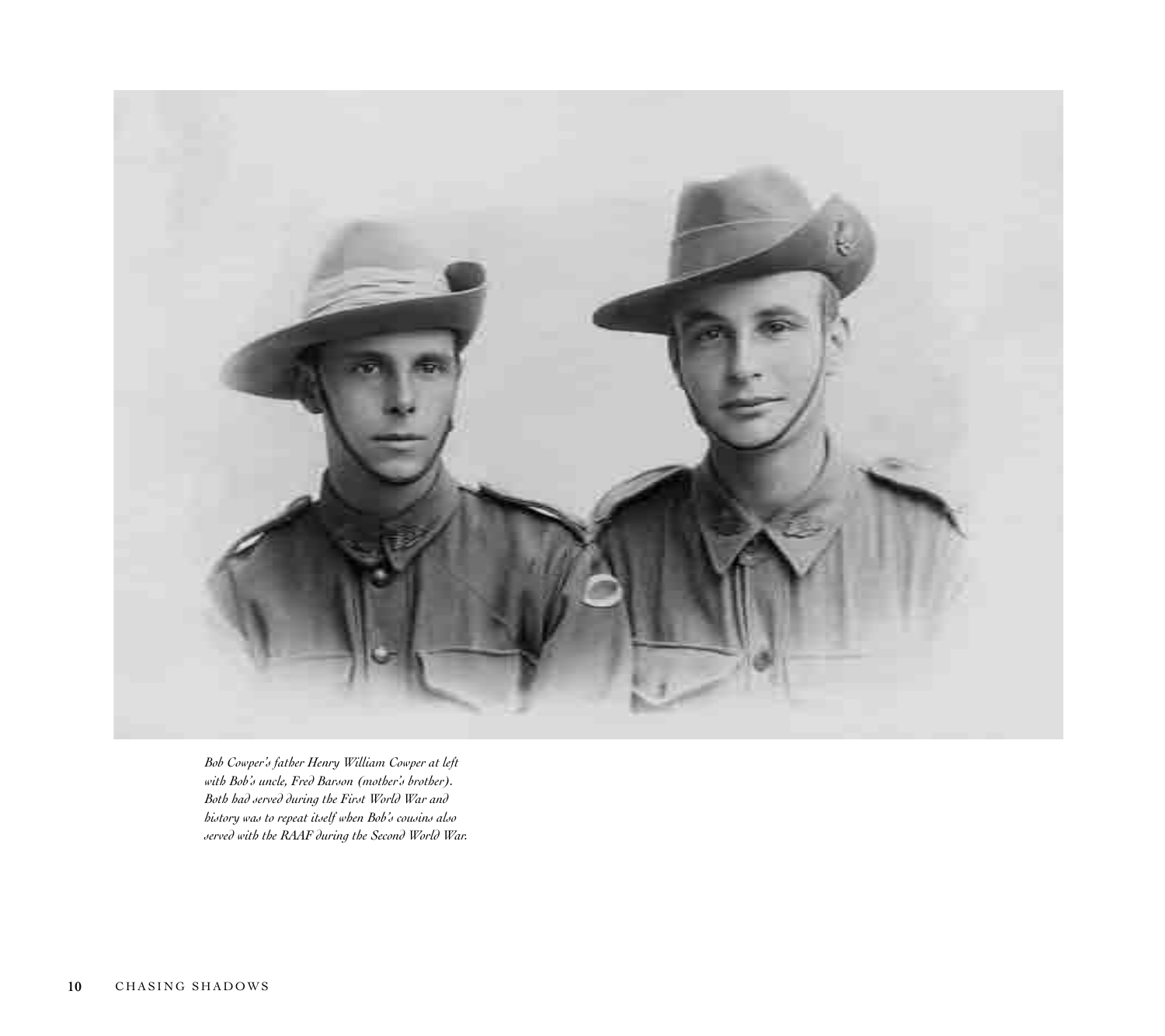England. I'd not met any of them at that stage, but their names became familiar; George Barson lived near Manchester, and there was an Aunt Alice too. There were plenty of strange place names as well, some of them going into history books while we listened. Dungeness; Biggin Hill; Kenley; Hornchurch; Lowestoft. I used to think they were so funny when you compared them with names like Broken Hill or Kangaroo Flat. But some English things seemed a bit strange to us anyway. My grandmother was from Lancashire and used to say 'pass the booter' at the table. We'd say 'Grandma, it's butter, not booter'. She'd get quite irate and reply, 'I didn't say booter, I said booter'."

The call to duty came during December 1940, only weeks after the Battle of Britain had concluded. The loss of more than 500 airmen during this brief but hectic encounter had seen replacement pilots arriving from training schools at more than twice the speed than in July when the battle had commenced.

Unlike many skilled people whose anticipated contribution to industry forbade them joining the services, Horwood Bagshaw's questionable habit of indenturing apprentices but not lodging the papers with the correct authorities came very unstuck in the case of Robert Barson Cowper. He was free to serve.

During the months leading up to his enlistment, he had continued his School of Mines and Trade School studies for his apprenticeship, worked during the day and busied himself learning Morse Code and other elementary skills that were required of an air crew recruit. Testament to his endeavours were first prizes during 1939 and 1940 for 'Application and consistency' and 'Best Student, Mathematics and Drawing'. Each carried a prize of £1 (\$2.00), more than a week's wages for the young apprentice.

Flying was the new motivation and a greatly extended dose of application and consistency was going to be called on in the months ahead.